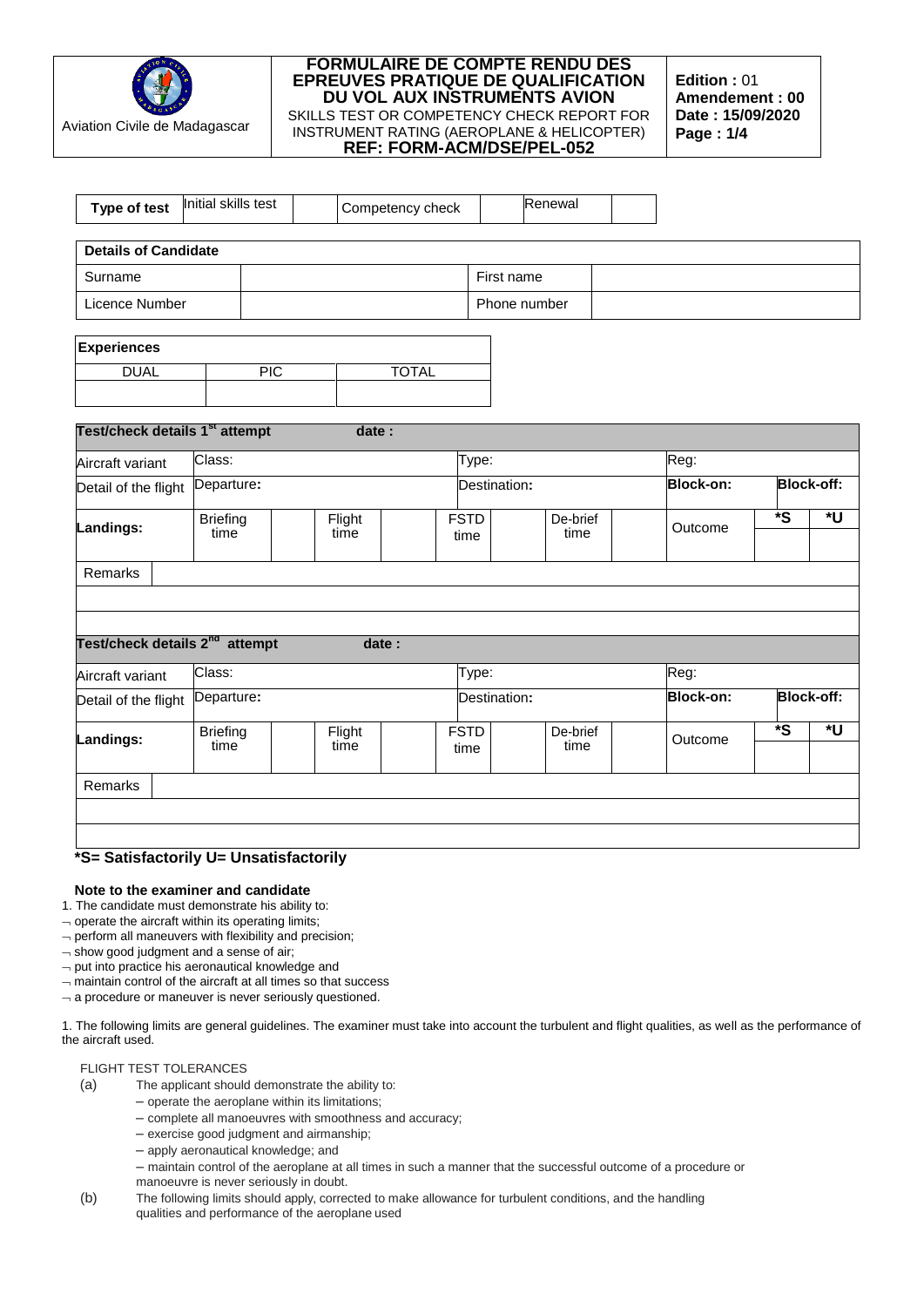

**Edition :** 01 **Amendement : 00 Date : 15/09/2020 Page : 2/4**

| <b>Tolerances</b>                                                  |                                                    |                                                                   |                                                    |  |  |  |  |  |  |  |
|--------------------------------------------------------------------|----------------------------------------------------|-------------------------------------------------------------------|----------------------------------------------------|--|--|--|--|--|--|--|
| Single engine                                                      |                                                    | <b>Multi-engine</b>                                               |                                                    |  |  |  |  |  |  |  |
| Height<br>- Generally                                              | $± 100$ pieds                                      | Height<br>- Generally                                             | $± 100$ pieds                                      |  |  |  |  |  |  |  |
| Tracking<br>- on radio aids<br>Climb                               | $±10^{\circ}$<br>$± 10$ kt                         | Tracking<br>- on radio aids<br>Climb                              | $±10^{\circ}$<br>$± 10$ kt                         |  |  |  |  |  |  |  |
| Heading<br>-all engines operating<br>with simulated engine failure | $± 10^{\circ}$<br>$± 15^{\circ}$                   | Heading<br>all engines operating<br>with simulated engine failure | $± 10^{\circ}$<br>$± 15^{\circ}$                   |  |  |  |  |  |  |  |
| Speed<br>all engines operating<br>with simulated engine failure    | $+10$ knots/ $-5$ knots<br>$+15$ knots/ $-5$ knots | Speed<br>all engines operating<br>with simulated engine failure   | $+10$ knots/ $-5$ knots<br>$+15$ knots/ $-5$ knots |  |  |  |  |  |  |  |

|                        | <b>Section 1</b><br>Pre-flight operations & departure                                          |  |                |                         |   |               |                |   |   |  |
|------------------------|------------------------------------------------------------------------------------------------|--|----------------|-------------------------|---|---------------|----------------|---|---|--|
|                        | Attempt                                                                                        |  |                | 1 <sup>st</sup> attempt |   | $2nd$ attempt |                |   |   |  |
| la.                    | Use of flight manual (or equivalent) especially a/c performance calculation, mass &<br>balance |  | 2              | 3                       | 4 |               | 2              | 3 | 4 |  |
| b.                     | Use of ATC document, weather document                                                          |  | 2              | 3                       | 4 |               | 2              | 3 |   |  |
| c.                     | Preparation of ATC flight plan, IFR flight plan/log                                            |  | 2              | 3                       | 4 |               | 2              | 3 |   |  |
| d.                     | Pre-flight inspection                                                                          |  |                | 3                       | 4 |               | $\overline{2}$ | 3 | 4 |  |
| e.                     | <b>Weather Minima</b>                                                                          |  | 2              | 3                       | 4 |               | $\overline{2}$ | 3 |   |  |
| f.                     | Taxiing                                                                                        |  | 2              | 3                       | 4 |               | 2              | 3 |   |  |
| g.                     | Pre-take-off briefing. Take off                                                                |  | 2              | 3                       | 4 |               | 2              | 3 |   |  |
| h(°)                   | Transition to instrument flight                                                                |  | 2              | 3                       | 4 |               | $\overline{2}$ | 3 | 4 |  |
| $\mathsf{I}({}^\circ)$ | Instrument departure procedures, altimeter setting                                             |  | $\mathfrak{p}$ | 3                       | 4 |               | $\mathfrak{p}$ | 3 | 4 |  |
| J(°)                   | ATC liaison: compliance, R/T procedures                                                        |  | 2              | 3                       | 4 |               | 2              | 3 |   |  |

|        | <b>Section 2</b><br><b>General handling</b>                                                                          |                         |   |   |  |               |   |  |  |
|--------|----------------------------------------------------------------------------------------------------------------------|-------------------------|---|---|--|---------------|---|--|--|
|        | Attempt                                                                                                              | 1 <sup>st</sup> attempt |   |   |  | $2nd$ attempt |   |  |  |
| a.     | Control of the aeroplane by reference solely to instruments, including: level flight at<br>various speeds, trim      |                         | 3 |   |  |               | 3 |  |  |
| b.     | Climbing and descending turns with sustained Rate 1 turn                                                             | 2                       | 3 |   |  | າ             | 3 |  |  |
| C.     | Recoveries from unusual attitudes, including sustained 45° bank turns and steep<br>descending turns                  | າ                       | 3 |   |  | 2             | 3 |  |  |
| $d(*)$ | Recovery from approach to stall in level flight, climbing/descending turns and in<br>landing configuration           | 2                       | 3 | 4 |  | 2             | 3 |  |  |
| le.    | Limited panel, stabilised climb or descent at Rate 1 turn onto given headings,<br>recovery from unusual<br>attitudes |                         | 3 | 4 |  | 2             | 3 |  |  |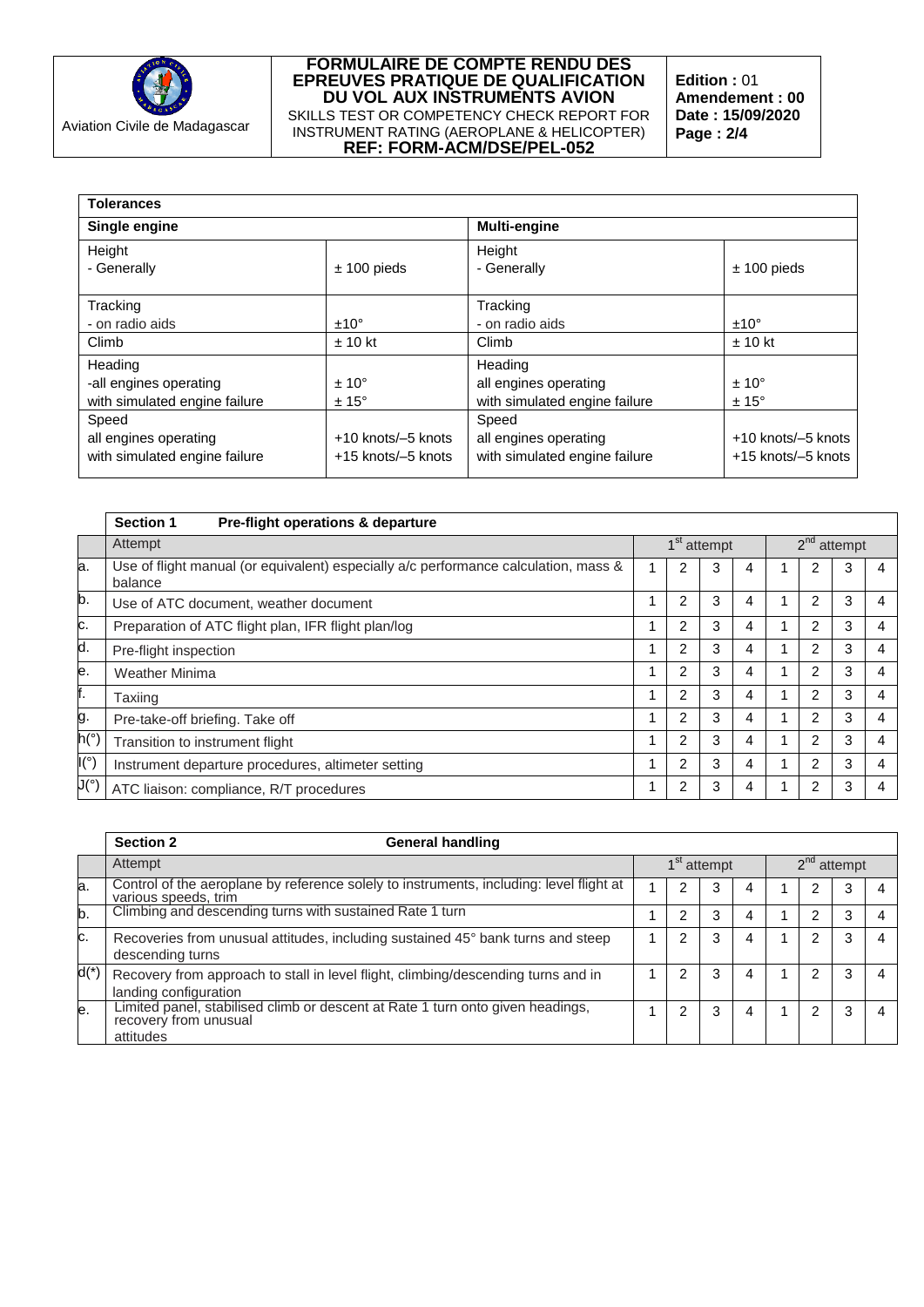

**Edition :** 01 **Amendement : 00 Date : 15/09/2020 Page : 3/4**

|    | En route IFR procedures<br><b>Section 3</b>                                            |   |                         |   |               |                |               |   |
|----|----------------------------------------------------------------------------------------|---|-------------------------|---|---------------|----------------|---------------|---|
|    | Attempt                                                                                |   | 1 <sup>st</sup> attempt |   | $2nd$ attempt |                |               |   |
| a. | Transition to instrument flight                                                        | 2 | 3                       | 4 |               | 2              | 3             | 4 |
| b. | Tracking, including interception, e.g. NDB, VOR, RNAV                                  | 2 | 3                       | 4 |               | 2              | 3             | 4 |
| c. | Use of radio aids                                                                      | 2 | 3                       | 4 |               | 2              | 3             | 4 |
| d  | Level flight, control of heading, altitude and airspeed, power setting, trim technique | 2 | 3                       | 4 |               | $\overline{c}$ | 3             | 4 |
| e  | Altimeter settings                                                                     | 2 | 3                       | 4 |               | 2              | 3             | 4 |
|    | Timing and revision of ETAs (En route hold - if required)                              | 2 | 3                       | 4 |               | $\overline{2}$ | 3             | 4 |
| g  | Monitoring of flight progress, flight log, fuel usage, systems management              | 2 | 3                       | 4 | 1             | 2              | 3             | 4 |
| h  | Simulated emergency situation(s) Ice protection procedures, simulated if necessary     | 2 | 3                       | 4 | 1             | $\overline{2}$ | 3             | 4 |
|    | Simulated diversion to alternate aerodrome                                             | 2 | 3                       | 4 |               | 2              | 3             | 4 |
|    | Transition to visual flight                                                            | 2 | 3                       | 4 |               | 2              | 3             | 4 |
| d  | ATC liaison and compliance, R/T procedures                                             | 2 | 3                       | 4 |               | 2              | 3             | 4 |
|    |                                                                                        |   |                         |   |               |                |               |   |
|    | <b>SECTION 4 - PRECISION APPROACH PROCEDURES</b>                                       |   |                         |   |               |                |               |   |
|    | Attempt                                                                                |   | 1 <sup>st</sup> attempt |   |               |                | $2nd$ attempt |   |

|        | Attempt                                                                 |   |                | 1 <sup>st</sup> attempt |   |  |   | $2nd$ attempt |   |  |  |  |
|--------|-------------------------------------------------------------------------|---|----------------|-------------------------|---|--|---|---------------|---|--|--|--|
| a      | Radio quidance adjustment and verification, facility identification     |   | 2              | 3                       | 4 |  |   | 3             |   |  |  |  |
| b      | Arrival procedures, altimeter checks                                    |   | 2              | 3                       | 4 |  | 2 | 3             |   |  |  |  |
| c      | Approach and landing briefing, with descent checks / approach / landing |   | 2              | 3                       | 4 |  | 2 | 3             | 4 |  |  |  |
| $d(+)$ | Waiting procedure                                                       |   | $\mathfrak{p}$ | 3                       | 4 |  | 2 | 3             | 4 |  |  |  |
| e      | Compliance with the published approach procedure                        |   | 2              | 3                       | 4 |  | 2 | 3             |   |  |  |  |
|        | Approach planning                                                       |   | 2              | 3                       | 4 |  | 2 | 3             |   |  |  |  |
| g      | Maintaining altitude, speed and heading (stabilized approach)           |   | 2              | 3                       | 4 |  | 2 | 3             |   |  |  |  |
| $h(+)$ | Go-around action                                                        | 1 | 2              | 3                       | 4 |  | 2 | 3             | 4 |  |  |  |
| $i(+)$ | Missed approach / landing procedure                                     |   | $\overline{2}$ | 3                       | 4 |  | 2 | 3             |   |  |  |  |
|        | ATC link - compliance, radiotelephony procedures                        | 1 | 2              | 3                       | 4 |  | 2 | 3             |   |  |  |  |

|        | SECTION 5 - UNSPECIFIED APPROACH PROCEDURES (°)                              |  |                |                         |   |               |                |   |   |  |  |
|--------|------------------------------------------------------------------------------|--|----------------|-------------------------|---|---------------|----------------|---|---|--|--|
|        | Attempt                                                                      |  |                | 1 <sup>st</sup> attempt |   | $2nd$ attempt |                |   |   |  |  |
| a      | Radio guidance adjustment and verification, facility identification          |  |                | 3                       | 4 |               |                | 3 |   |  |  |
| D      | Arrival procedures, altimeter settings                                       |  | 2              | 3                       | 4 |               | 2              | 3 |   |  |  |
| c.     | Approach and landing briefing, including descent / approach / landing checks |  | 2              | 3                       | 4 |               | $\overline{2}$ | 3 | 4 |  |  |
|        | $d(+)$ Waiting procedure                                                     |  | 2              | 3                       | 4 |               | 2              | 3 |   |  |  |
| е      | Compliance with the published approach procedure                             |  | 2              | 3                       | 4 |               | 2              | 3 |   |  |  |
|        | Approach planning                                                            |  | $\overline{2}$ | 3                       | 4 |               | 2              | 3 |   |  |  |
| g      | Maintaining altitude, speed and heading (stabilized approach)                |  | $\overline{2}$ | 3                       | 4 |               | 2              | 3 |   |  |  |
|        | $h(+)$ Go-around action                                                      |  | 2              | 3                       | 4 |               | 2              | 3 | 4 |  |  |
| $i(+)$ | Missed approach / landing procedure                                          |  | 2              | 3                       | 4 |               | 2              | 3 |   |  |  |
|        | ATC link - compliance, radiotelephony procedures                             |  | 2              | 3                       |   |               | 2              | 3 |   |  |  |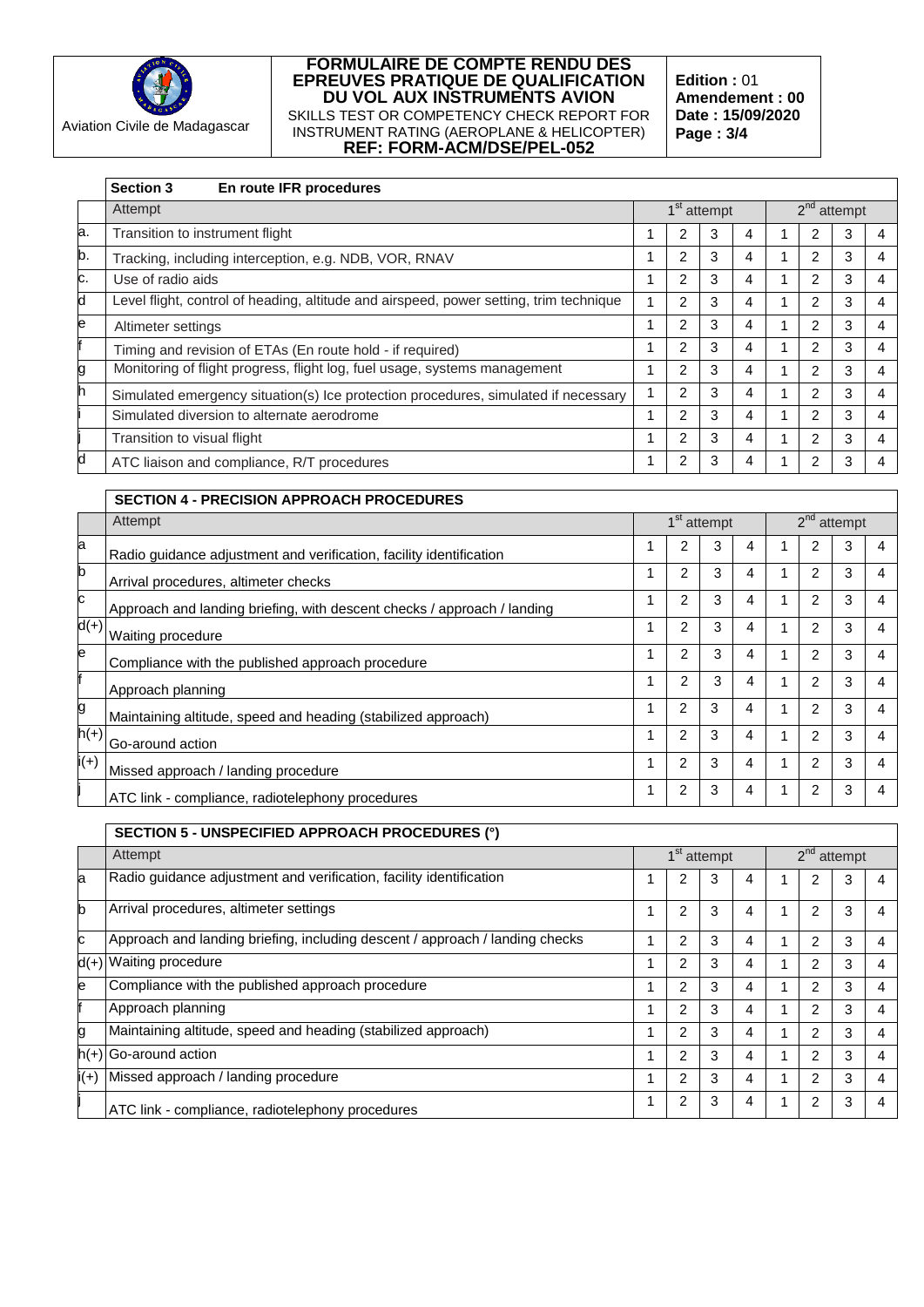

**Edition :** 01 **Amendement : 00 Date : 15/09/2020 Page : 4/4**

|    | SECTION 6 - FLIGHT WITH AN ENGINE STOPPED (multi-engine aircraft only) (°) |                                          |   |   |   |  |  |   |  |  |
|----|----------------------------------------------------------------------------|------------------------------------------|---|---|---|--|--|---|--|--|
|    | Attempt                                                                    | $2nd$ attempt<br>1 <sup>st</sup> attempt |   |   |   |  |  |   |  |  |
|    | a. Engine failure simulated after takeoff or during a go-around procedure  |                                          |   | 3 | 4 |  |  |   |  |  |
|    | Approach, go-around and missed approach procedure with the engine stopped  |                                          |   | ົ |   |  |  |   |  |  |
| с. | Approach and landing with engine stopped                                   |                                          | ົ | ົ |   |  |  | ົ |  |  |
|    | ATC link - compliance, radiotelephony procedures                           |                                          |   |   |   |  |  |   |  |  |

**(\*) Can be completed in an FFS, FTD 2/3 or FNPT II.**

**(+) Can be done in section 4 or section 5.**

**(°) Must be done by reference only to the instruments.**